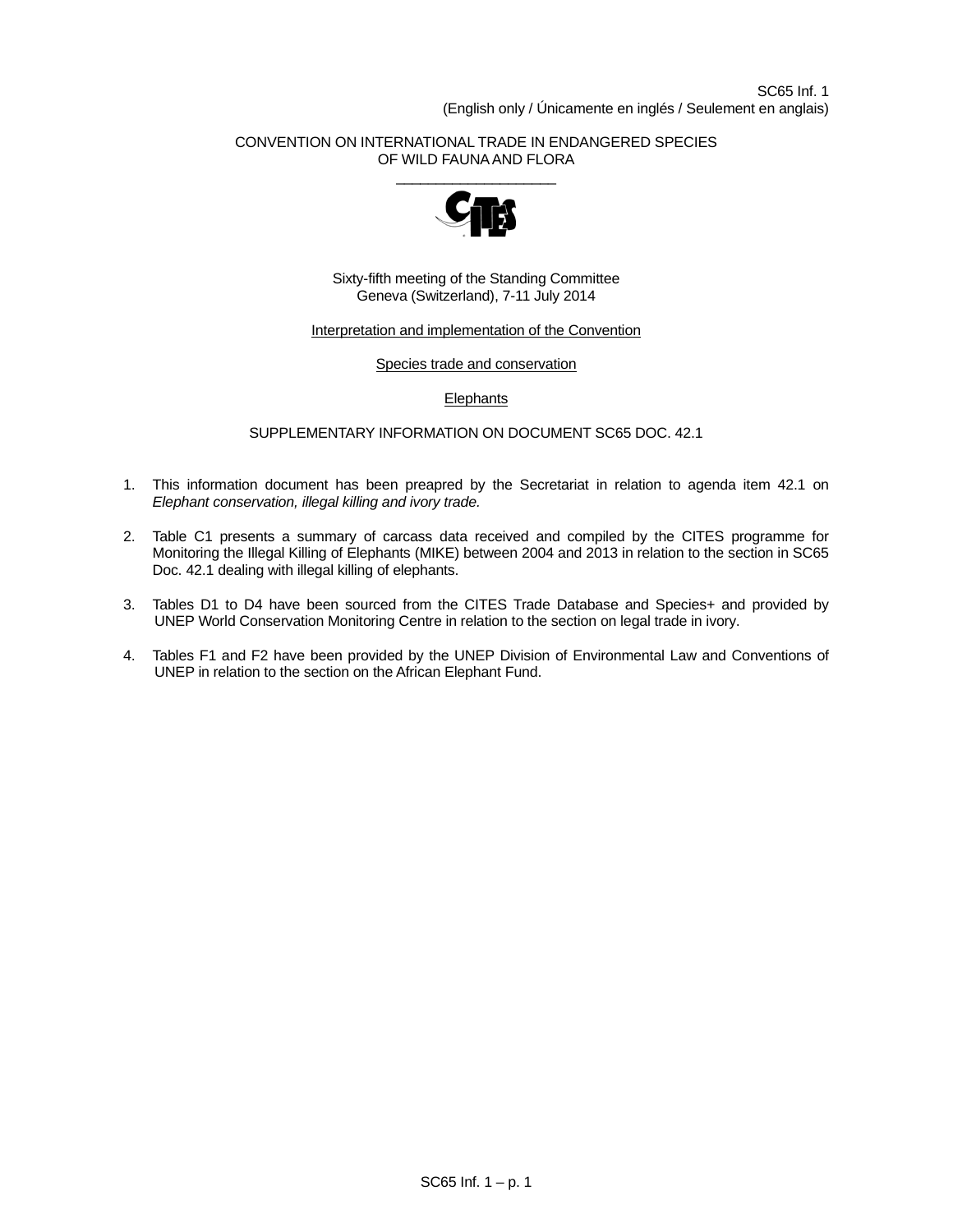|                       | <b>Country</b>                      | <b>Site</b>            | 2004                  | 2005      | 2006     | 2007      | 2008      | 2009                   | 2010      | 2011                   | 2012      | 2013                  |
|-----------------------|-------------------------------------|------------------------|-----------------------|-----------|----------|-----------|-----------|------------------------|-----------|------------------------|-----------|-----------------------|
|                       |                                     | Boumba-Bek             | 0.71(7)               | 1(3)      | 0(12)    | 0(1)      | 0(1)      | $\overline{0.36}$ (14) | 0.6(5)    | 0.8(5)                 | 0.88(8)   | 1(4)                  |
|                       | Cameroon                            | Waza                   | 0.5(2)                | 0.5(2)    | 0.33(3)  | 0(1)      | 0(2)      | 1(1)                   | 0(1)      | 1(1)                   | 0(5)      |                       |
|                       |                                     | Bangassou              | 1(8)                  |           |          |           |           |                        | 1(6)      | $\overline{0.88}$ (8)  | 1(12)     | 1(2)                  |
|                       | Central African<br>Republic         | Dzanga-Sangha          |                       | 0.89(9)   | 0.5(2)   | 0.5(2)    | 0.63(27)  | 0.3(10)                | 0(5)      | 0.1(10)                | 0.4(10)   | 0.98(42)              |
|                       |                                     | Sangba                 | $\overline{0(1)}$     |           |          |           | 1(8)      | 1(4)                   | 1(2)      | 1(6)                   | 1(14)     | 1(1)                  |
|                       | Chad                                | Zakouma                | 0.86(35)              | 0.27(11)  | 0.67(60) | 0.97(160) | 0.94(86)  | 0.6(20)                | 0.92(39)  | 0.71(7)                | 0(0)      | 0(1)                  |
| <b>Central Africa</b> |                                     | Nouabale-Ndoki         | 0.29(14)              | 0.75(4)   | 0(5)     | 0(1)      | 0.25(4)   | 0.4(5)                 | 0.33(6)   | 0.4(10)                | 1(2)      | 0(10)                 |
|                       | Congo                               | Odzala                 | 0.53(36)              | 0(73)     | 0(1)     | 0.97(36)  | 0.53(17)  | 1(3)                   |           | 0.96(123)              | 1(12)     | 1(1)                  |
|                       |                                     | Garamba                | 0.89(197)             | 0.9(86)   | 0.94(34) | 0.5(14)   | 1(4)      | 1(6)                   | 0.67(15)  | 0.93(14)               | 0.98(48)  | 0.94(17)              |
|                       |                                     | Kahuzi-Biega           | 0(0)                  | 0(0)      | 0(0)     | 0(0)      | 0(0)      | 0(0)                   |           |                        | 0(0)      |                       |
|                       | Democratic Republic<br>of the Congo | Okapi                  | $\overline{0.9}$ (10) | 0.95(22)  | 1(5)     | 1(11)     | 0.67(3)   | 1(18)                  | 0.87(15)  | 1(37)                  | 1(37)     | 1(7)                  |
|                       |                                     | Salonga                | 0.64(56)              | 0.25(4)   | 0(0)     | 0(0)      | 0(0)      | 0.93(15)               | 0.97(29)  | 1(9)                   | 1(4)      | 1(4)                  |
|                       |                                     | Virunga                |                       | 0.44(9)   | 0.33(3)  | 0(15)     | 1(63)     | 0.8(20)                | 1(25)     | 1(16)                  | 1(2)      | 1(8)                  |
|                       |                                     | Lopé                   | 0.25(4)               | 0(0)      | 0(1)     | 0(0)      | 0(1)      | 0.67(3)                | 0(4)      | 0.25(8)                | 0.29(14)  | 0.09(22)              |
|                       | Gabon                               | Minkébé                | 0.92(13)              | 0.5(6)    | 0(0)     | 0(0)      | 1(4)      | 0.75(4)                | 0.94(18)  | 0.87(31)               | 0.89(27)  | $\overline{0.7}4(27)$ |
|                       | Eritrea                             | Gash-Setit             | 0(1)                  |           | 0.14(7)  | 0.5(4)    | 0.4(5)    | 0.17(6)                | 0(2)      |                        | 0(5)      | 0(2)                  |
|                       | Ethiopia                            | Babille                |                       |           |          |           |           |                        |           |                        | 0.76(17)  | 0.71(14)              |
|                       |                                     | Kafta-Sheraro          |                       |           |          |           |           |                        |           |                        | 0.5(2)    | 0(1)                  |
|                       |                                     | Meru                   |                       |           | 0.5(14)  | 0.27(11)  | 0.38(13)  | 0.48(40)               | 0.7(40)   | 0.78(81)               | 0.55(129) | 0.6(55)               |
|                       | Kenya                               | Mount Elgon            | $\overline{0.71}$ (7) | 0(1)      | 0.4(5)   | 0.5(2)    | 0.5(2)    | $\overline{0.71}$ (7)  |           | $\overline{0.58}$ (12) | 0.57(30)  | 0.7(10)               |
|                       |                                     | Samburu Laikipia       | 0.31(128)             | 0.17(160) | 0.14(96) | 0.24(97)  | 0.51(278) | 0.26(326)              | 0.47(164) | 0.61(264)              | 0.73(310) | 0.63(156)             |
| Eastern Africa        |                                     | Tsavo                  | 0.29(65)              | 0.28(60)  | 0.17(88) | 0.2(56)   | 0.33(79)  | 0.16(329)              | 0.68(81)  | 0.61(107)              | 0.57(238) | 0.46(291)             |
|                       | Rwanda                              | Akagera                | 0(0)                  | 0(0)      | 0(1)     |           |           |                        | 0(1)      | 0.25(4)                | 0(3)      | 0(1)                  |
|                       | Uganda                              | <b>Murchison Falls</b> | 0.5(2)                |           | 1(2)     | 0.5(2)    | 0.5(2)    | 0.4(5)                 | 0.29(7)   | 0.92(26)               | 0.89(19)  | 0.8(10)               |
|                       |                                     | Queen Elizabeth        | 0.38(8)               | 0(1)      | 0.18(11) | 1(4)      | 0.44(9)   | 0.38(8)                | 0.36(11)  | 0.8(20)                | 0.57(21)  | 0.27(37)              |
|                       |                                     | Katavi Rukwa           | 0.75(20)              | 0.5(6)    | 1(2)     | 1(2)      | 1(9)      | 0.8(5)                 | 0.92(13)  | 0.86(29)               | 0.86(29)  | 0.67(18)              |
|                       | United Republic of                  | Mkomazi                |                       |           |          |           |           |                        |           | 1(2)                   | 0.5(4)    | 1(3)                  |
|                       | Tanzania                            | Ruaha Rungwa           | 0.17(6)               | 0.67(15)  | 0.89(9)  | 0(2)      | 0.67(3)   | 0.33(3)                | 0.57(28)  | 0.94(34)               | 0.66(110) | 0.84(57)              |
|                       |                                     | Selous Mikumi          | 0.18(11)              |           |          | 0.42(103) | 0.59(90)  | 0.48(100)              | 0.55(195) | 0.64(224)              | 0.51(156) | 0.74(118)             |
|                       |                                     | Tarangire              | 0(11)                 |           | 0.25(4)  | 0.2(5)    | 0.4(5)    | 0(2)                   | 0.5(42)   | 0.2(5)                 | 0.7(20)   | 1(6)                  |

Table C1. Summary of PIKE data received by MIKE between 2004 and 2013. PIKE values are given along with the total number of carcasses found (in brackets).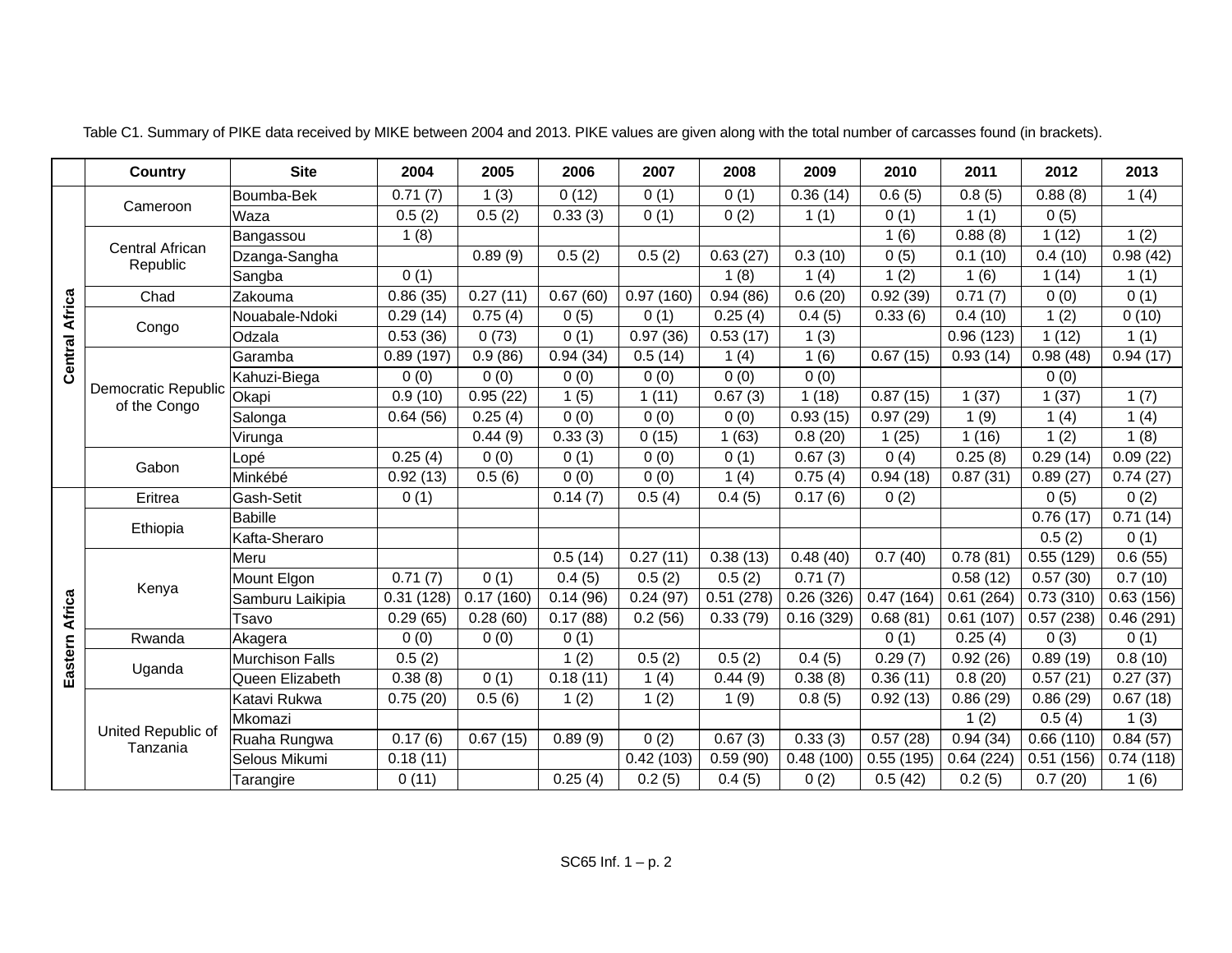|                 | Country             | <b>Site</b>   | 2004     | 2005      | 2006     | 2007      | 2008      | 2009                   | 2010                   | 2011                  | 2012                  | 2013                   |
|-----------------|---------------------|---------------|----------|-----------|----------|-----------|-----------|------------------------|------------------------|-----------------------|-----------------------|------------------------|
|                 | <b>Botswana</b>     | Chobe         | 0.07(73) | 0.05(153) | 0.1(111) | 0.14(101) | 0.04(113) | 0.13(120)              | 0.24(37)               | 0.33(42)              | 0.08(351)             | 0.01(156)              |
|                 | Malawi              | Kasungu       |          |           |          |           |           |                        |                        |                       |                       | 0.5(2)                 |
|                 |                     | Cabora Bassa  | 1(2)     |           |          |           |           |                        | 0.58(12)               | 0.83(18)              | 0.81(27)              | 0.97(31)               |
| Southern Africa | Mozambique          | Niassa        | 0(14)    |           | 0.33(3)  |           | 0.88(16)  |                        | 0.84(77)               | 0.89(85)              | 0.97(117)             | 0.92(73)               |
|                 | Namibia             | Caprivi       | 0(6)     | 0.25(4)   | 0.4(5)   | 0(5)      | 0(0)      | 0(7)                   | 0.33(6)                | 0.59(29)              | 0.6(10)               | $\overline{0.44}$ (68) |
|                 |                     | Etosha        | 0(4)     | 0(25)     | 0(15)    | 0(25)     | 0(14)     | 0(21)                  | 0(11)                  | 0(27)                 | 0(14)                 | 0(5)                   |
|                 | South Africa        | Kruger        | 0(18)    | 0(35)     | 0(51)    | 0.03(34)  | 0(18)     | $\overline{0.03}$ (35) | 0(14)                  | 0.05(20)              | 0(5)                  | 0(17)                  |
|                 | Zambia              | South Luangwa | 0.65(23) | 0.25(4)   | 0.77(35) | 0(11)     | 0.88(8)   | 0.43(14)               | $\overline{0.53}$ (49) | 0.64(22)              | 0.41(34)              | 0.71(21)               |
|                 |                     | Chewore       | 0.21(14) | 0(20)     | 0.12(17) | 0.79(14)  | 0.08(13)  | 0.38(26)               | 0.14(29)               | 0.67(51)              | 0.79(43)              | 0.4(91)                |
|                 | Zimbabwe            | Nyami Nyami   | 0.82(11) | 0.83(6)   | 0.67(3)  | 0.5(10)   | 0.9(20)   | 0.87(52)               | 1(19)                  | 0.81(16)              | 0.27(52)              | 0.22(36)               |
|                 | <b>Benin</b>        | Pendjari      | 0.33(3)  |           |          |           | 0(1)      | 0.88(8)                | 0(6)                   | 0.69(13)              | 0.8(20)               | 0.8(5)                 |
|                 |                     | W du Bénin    | 0(3)     |           |          |           |           | 0(1)                   |                        |                       | 1(3)                  | 1(6)                   |
|                 | <b>Burkina Faso</b> | Nazinga       | 0(2)     | 0(3)      | 0(1)     |           | 1(4)      | 1(1)                   | 1(1)                   | $\overline{0.67}$ (6) | $\overline{0.71}$ (7) | 0.67(3)                |
|                 |                     | W du Burkina  | 0(1)     |           |          |           | 1(6)      | 0.89(9)                |                        | 1(4)                  | 1(13)                 | 1(1)                   |
|                 | Côte D'Ivoire       | Marahoué      |          |           |          | 1(8)      | 1(1)      | 1(2)                   |                        |                       |                       | 1(1)                   |
|                 |                     | Taï           | 1(2)     |           |          |           |           |                        |                        |                       |                       | 0(6)                   |
|                 | Ghana               | Kakum         | 0(5)     |           |          | 0(1)      | 1(1)      | 1(1)                   | 0(1)                   |                       |                       | 0(1)                   |
| West Africa     |                     | Mole          | 0.25(8)  | 1(3)      |          | 0.8(5)    | 1(2)      |                        | 1(1)                   |                       |                       | 1(1)                   |
|                 | Guinea              | Ziama         | 1(2)     |           |          | 1(1)      | 1(4)      | 1(11)                  |                        |                       | 0(2)                  | 0.8(5)                 |
|                 | Liberia             | Sapo          |          |           |          | 1(1)      | 1(1)      | 1(3)                   |                        | 0(0)                  | 0(0)                  |                        |
|                 | Mali                | Gourma        | 0(1)     | 0(2)      | 0(3)     | 0(2)      | 0(2)      | 0.25(4)                | 0(27)                  |                       |                       | 0(1)                   |
|                 | Niger               | W du Niger    | 1(2)     |           |          |           |           | 0.33(3)                | 0.33(3)                | 0.83(6)               | 1(4)                  | 0.5(6)                 |
|                 |                     | Sambisa       | 0.5(2)   |           |          |           |           |                        |                        |                       |                       |                        |
|                 | Nigeria             | Yankari       | 0.6(5)   | 0(2)      |          |           |           |                        | 0.67(6)                | 1(4)                  | 1(11)                 | 0.6(10)                |
|                 | Senegal             | Niokolo-Koba  |          |           |          |           |           |                        |                        |                       |                       |                        |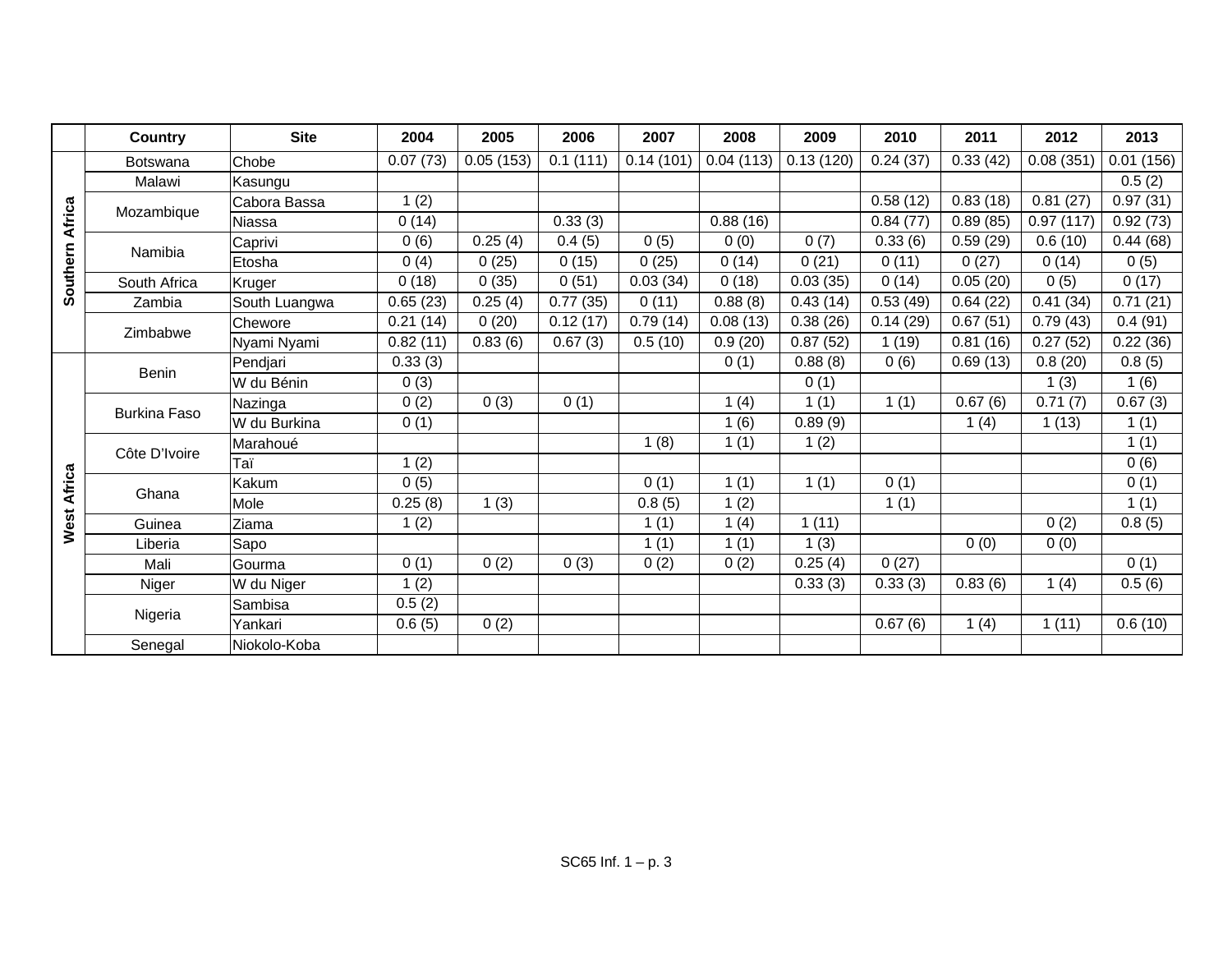|            | <b>Country</b>               | <b>Site</b>           | 2004    | 2005     | 2006                   | 2007      | 2008      | 2009                 | 2010                  | 2011                  | 2012    | 2013    |
|------------|------------------------------|-----------------------|---------|----------|------------------------|-----------|-----------|----------------------|-----------------------|-----------------------|---------|---------|
|            | Bangladesh                   | Chunati               |         | 0(0)     | 0(1)                   | 0(1)      | 0(1)      | 0(1)                 |                       |                       | 0(1)    | 0(1)    |
|            | <b>Bhutan</b>                | Samtse                |         | 0(0)     | 0(0)                   | 0(0)      | 0(0)      | 0(1)                 |                       | 0(2)                  |         |         |
|            |                              | Chirang-Ripu          | 0(2)    |          | 0.5(2)                 | 0(1)      | 0(4)      | 0.57(7)              | 0.33(3)               | 0.25(4)               |         |         |
|            |                              | Deomali               |         | 0(0)     | 1(3)                   | 0.17(6)   | 0(0)      | 0(0)                 | 0(0)                  | 0(0)                  |         |         |
|            |                              | Dihing Patkai         | 0.5(2)  | 0(1)     | 0(6)                   | 0(3)      | 0.33(3)   | 0(2)                 | 0(1)                  | 0(4)                  |         |         |
| South Asia |                              | Eastern Dooars        | 0(12)   | 0.13(8)  | 0(17)                  | 0(20)     | 0(15)     | 0(12)                | 0(10)                 | 0(13)                 |         |         |
|            | India                        | Garo Hills            | 0.1(10) | 0(2)     | 0.5(6)                 | 0.09(11)  | 0.22(9)   | 0.75(4)              | 1(5)                  | 0.11(9)               |         |         |
|            |                              | Mayurbhanj            | 0(12)   | 0.12(17) | 0.18(17)               | 0.08(13)  | 0.14(7)   | 0.2(5)               | 0.45(20)              | 0.42(12)              |         |         |
|            |                              | <b>Mysore</b>         |         | 0.13(30) | $\overline{0.42}$ (57) | 0.22(150) | 0.09(135) | 0.05(140)            | 0.06(124)             | 0(122)                |         |         |
|            |                              | Nilgiri               |         |          | 0.06(36)               | 0(51)     | 0.03(62)  | 0.04(67)             | 0.04(53)              | 0.02(48)              |         |         |
|            |                              | <b>Shivalik</b>       |         | 0(2)     | 0(7)                   | 0(14)     | 0(26)     | 0(21)                | 0(10)                 | 0(9)                  | 0(3)    |         |
|            |                              | Wayanad               | 0(2)    | 0.13(8)  | 0(0)                   |           |           |                      |                       |                       |         |         |
|            | Nepal                        | Royal Suklaphanta     | 0(0)    | 0(0)     | 0(0)                   | 0(0)      | 0(0)      | 0(0)                 |                       |                       |         |         |
|            | Cambodia                     | Mondulkiri            |         |          | 0(1)                   |           |           |                      | 0.67(3)               |                       |         | 1(3)    |
|            | China                        | Xishuangbanna         | 0.4(5)  | 0.8(5)   | 0.5(2)                 | 1(1)      | 0.77(13)  | $\overline{0.4}$ (5) | $\overline{0.67}$ (3) | 0.13(8)               |         |         |
|            | Indonesia                    | Bukit Barisan Selatan |         |          | 0(0)                   |           |           |                      | 0(1)                  | 0(1)                  | 0(0)    | 1(1)    |
|            |                              | <b>Way Kambas</b>     | 0.5(2)  |          | 0(1)                   |           | 0.5(2)    | 0.5(2)               | 1(1)                  | $\overline{0.75}$ (4) | 0.67(3) | 0.5(2)  |
| Asia       | Lao People's                 | Nakai Nam Theun       |         |          |                        | 0(1)      |           |                      |                       | 1(1)                  |         |         |
|            | Democratic Republic Nam Phui |                       |         |          |                        |           | 1(2)      | 1(1)                 |                       | 1(1)                  |         |         |
|            | Malaysia                     | Gua Musang            |         | 0.67(3)  | 0(2)                   | 0.5(2)    | 0(0)      | 0(1)                 | 1(1)                  | 1(1)                  | 0(1)    |         |
| South East |                              | Kluang                |         | 0(0)     | 1(1)                   | 0(0)      | 0(0)      | 1(1)                 | 1(1)                  | 0(0)                  | 1(1)    |         |
|            | Myanmar                      | Alaungdaw Kathapa     |         |          | 1(2)                   |           |           | 1(1)                 |                       |                       | 1(1)    |         |
|            |                              | Shwe U Daung          |         |          | 0(1)                   |           |           | 0(1)                 |                       | 1(1)                  | 0.5(4)  | 0.67(3) |
|            | Thailand                     | Kuibiri               |         | 0(0)     | 0(0)                   |           |           |                      | 1(1)                  | 0(3)                  | 0(1)    |         |
|            |                              | Salakphra             | 0(2)    | 0(1)     | 0(1)                   |           | 0.33(3)   | 0(1)                 | 0(1)                  |                       |         | 0(1)    |
|            | Viet Nam                     | <b>Cat Tien</b>       |         |          | 0(0)                   |           |           | 1(6)                 | 0(2)                  | 0(1)                  |         |         |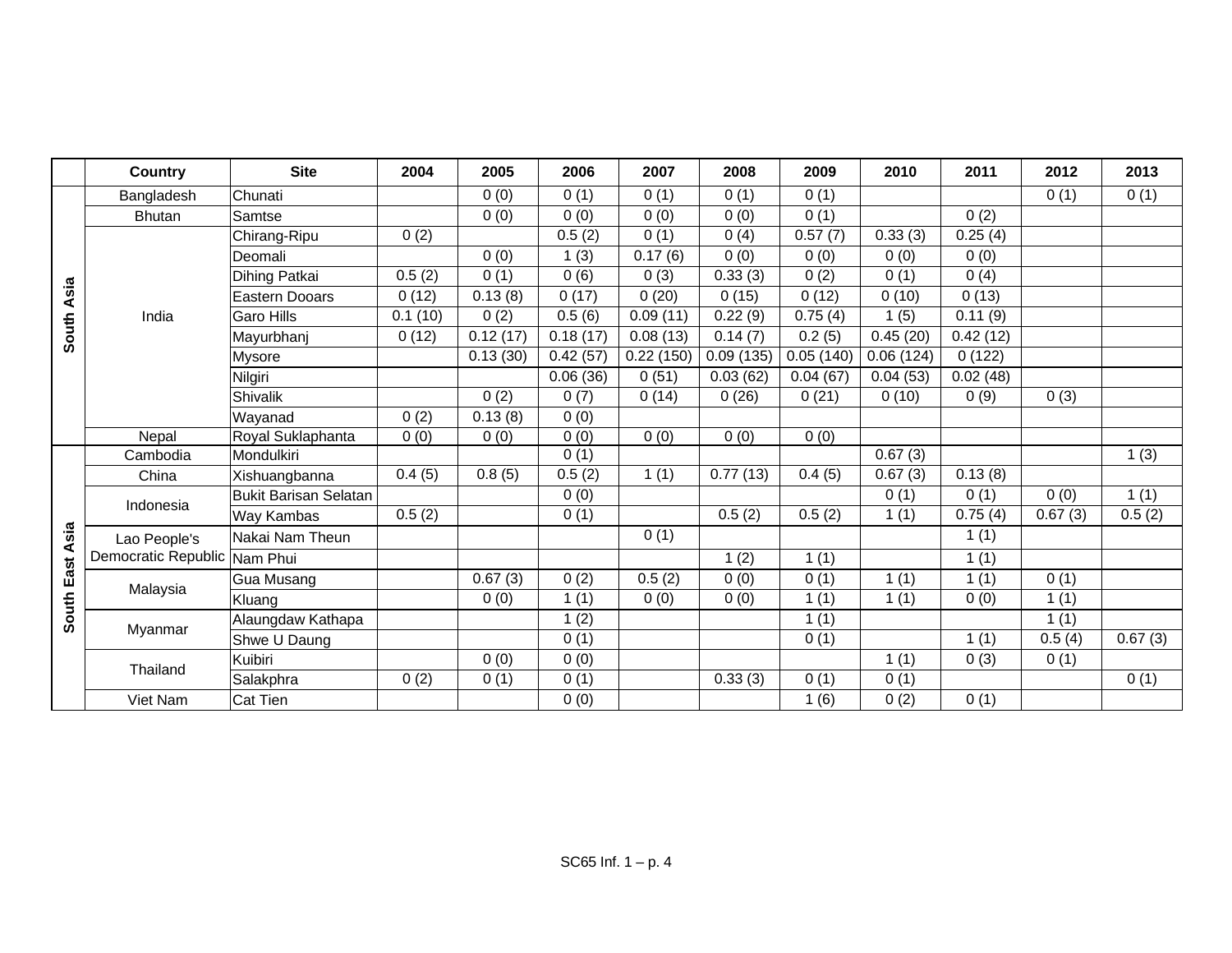| <b>Exporter</b>             | <b>Reported by</b> | 2011 | 2012 | <b>Total</b> |
|-----------------------------|--------------------|------|------|--------------|
| <b>Botswana</b>             | Exporter           |      |      |              |
|                             | Importer           | 177  | 279  | 456          |
| Cameroon                    | Exporter           |      |      |              |
|                             | Importer           | 10   | 4    | 14           |
| Gabon                       | Exporter           |      | 4    | 4            |
|                             | Importer           |      |      |              |
| Ghana                       | Exporter           | 1    |      | 1            |
|                             | Importer           |      |      |              |
| Mozambique                  | Exporter           | 113  | 72   | 185          |
|                             | Importer           | 41   | 36   | 77           |
| Namibia                     | Exporter           | 82   | 108  | 190          |
|                             | Importer           | 20   | 45   | 65           |
| South Africa                | Exporter           | 224  | 194  | 418          |
|                             | Importer           | 48   | 52   | 100          |
| United Republic of Tanzania | Exporter           | 65   | 28   | 93           |
|                             | Importer           | 40   | 26   | 66           |
| Zambia                      | Exporter           | 16   | 34   | 50           |
|                             | Importer           | 6    | 8    | 14           |
| Zimbabwe                    | Exporter           | 36   |      | 36           |
|                             | Importer           | 142  | 207  | 349          |
| <b>Total</b>                | <b>Exporter</b>    | 537  | 440  | 977          |
|                             | Importer           | 484  | 657  | 1141         |

*Table D1. Direct trade in \*wild-sourced tusks of* Loxodonta africana *from African range states, 2011-2012 (all purposes).* 

\* 'Wild-sourced' includes trade recorded as source 'W' and without a source specified. Source: CITES Trade Database, UNEP World Conservation Monitoring Centre, Cambridge, United Kingdom.

| Table D2. Direct trade in *wild-sourced Loxodonta africana tusks reported by weight (kg) from |  |
|-----------------------------------------------------------------------------------------------|--|
| African range States, 2011-2012 (all purposes), rounded to the nearest kilogram.              |  |

| <b>Exporter</b> | <b>Reported by</b> | 2011 | 2012       | <b>Total</b> |
|-----------------|--------------------|------|------------|--------------|
| --<br>Zimbabwe  | .porter            | 4790 | 11870      | 16660        |
|                 | ter                | 318  | 32Q<br>ت∠ب | 647          |

\* 'Wild-sourced' includes trade recorded as source 'W' and without a source specified.

Source: CITES Trade Database, UNEP World Conservation Monitoring Centre, Cambridge, United Kingdom.

*Table D3. Export quotas for* Loxodonta africana *tusks as sport-hunted trophies 2011-2014 established in compliance with Resolution Conf. 10.10 (Rev. CoP16) on trade in elephant specimens. The number of elephants represented by the quotas is half the number of tusks (i.e. two tusks per elephant). Where there was no published quota for tusks as trophies, this is indicated by "-".* 

| <b>Exporter</b>             | 2011 | 2012 | 2013 | 2014 |
|-----------------------------|------|------|------|------|
| Botswana*                   | 800  | 800  | 800  |      |
| Cameroon                    | 160  | 160  | 160  | 160  |
| Gabon                       |      |      |      |      |
| Mozambique                  | 200  | 200  | 200  |      |
| Namibia                     | 180  | 180  |      | 180  |
| South Africa                | 300  | 300  | 300  | 300  |
| United Republic of Tanzania | 400  | 400  | 400  | 400  |
| Zambia*                     | 160  | 160  |      |      |
| Zimbabwe                    | 1000 | 1000 | 1000 | 1000 |

\*Export quotas for Botswana and Zambia in 2011 and 2012 were published for "tusks and other trophies" of a specified number of animals. In 2014, the export quota for Botswana was for "raw ivory and tusks as trophies".

Source: Species+, UNEP World Conservation Monitoring Centre, Cambridge, United Kingdom.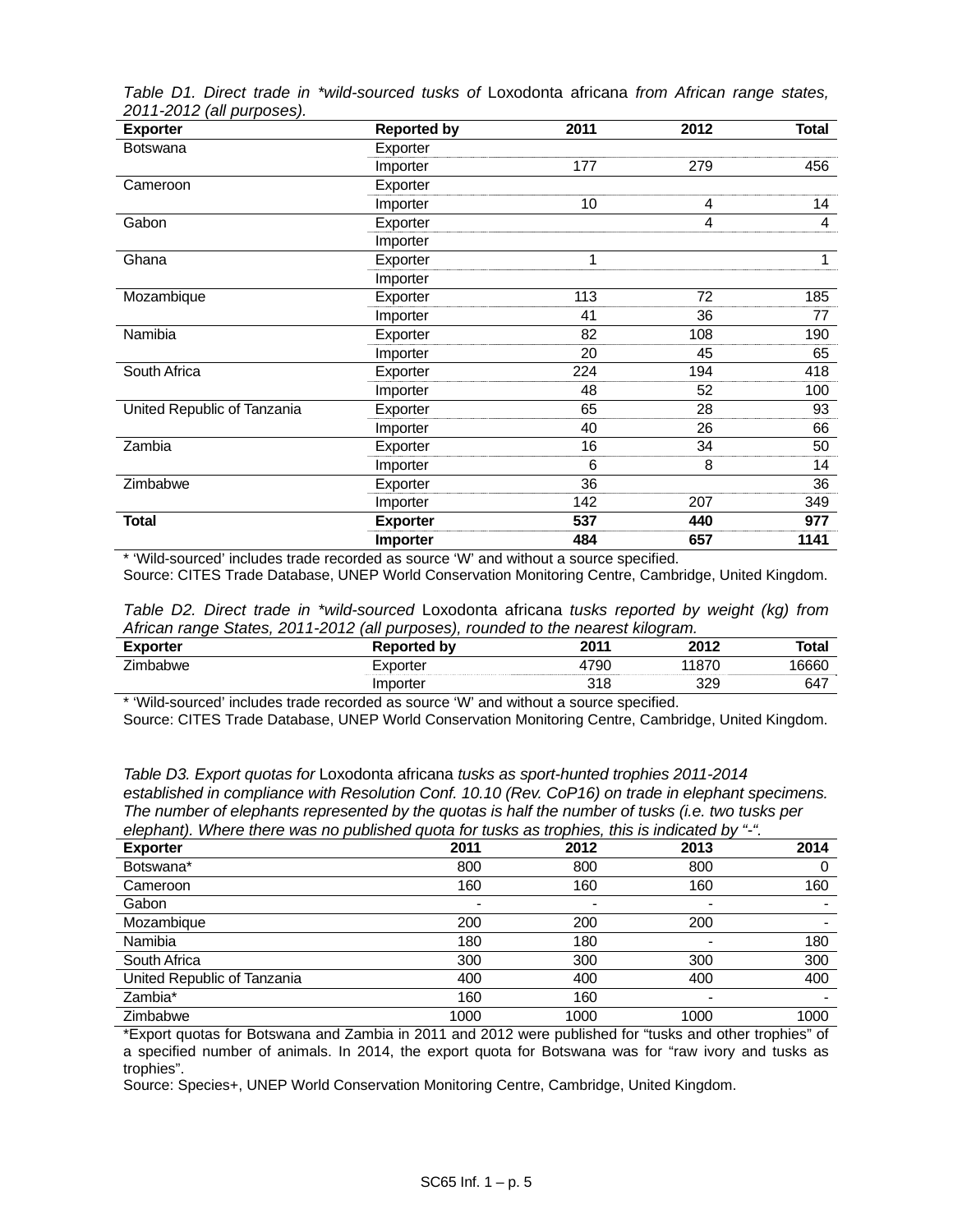| <b>Exporter</b>             | <b>Reported by</b> | 2011           | 2012 |
|-----------------------------|--------------------|----------------|------|
| <b>Botswana</b>             | Exporter           |                |      |
|                             | Importer           | 150            | 260  |
| Cameroon                    | Exporter           | 3              |      |
|                             | Importer           | 28             | 35   |
| Mozambique                  | Exporter           |                |      |
|                             | Importer           | 20             | 42   |
| Namibia                     | Exporter           | 56             | 60   |
|                             | Importer           | 40             | 35   |
| South Africa                | Exporter           | 45             | 80   |
|                             | Importer           | 62             | 64   |
| United Republic of Tanzania | Exporter           | 20             | 14   |
|                             | Importer           | 85             | 85   |
| Zambia                      | Exporter           | 1              | 19   |
|                             | Importer           |                | 15   |
| Zimbabwe                    | Exporter           | $\overline{2}$ | 32   |
|                             | Importer           | 229            | 366  |
| <b>Total</b>                | Exporter           | 124            | 205  |
|                             | Importer           | 614            | 902  |

*Table D4. Direct trade in \*wild-sourced \*\*sport-hunted trophies of* Loxodonta africana *from African range States, 2011-2012.* 

\*'Wild-sourced' includes only trade recorded as source code 'W'. No trade in trophies was recorded as 'U' or without a source specified.

\*\* 'Sport-hunted trophies' consist of trade in 'trophies' reported as purposes 'H', 'P' and 'T'. This does not include trade in other "trophy items" such as skins, skulls, ears, tails, etc.

Source: CITES Trade Database, UNEP World Conservation Monitoring Centre, Cambridge, United Kingdom.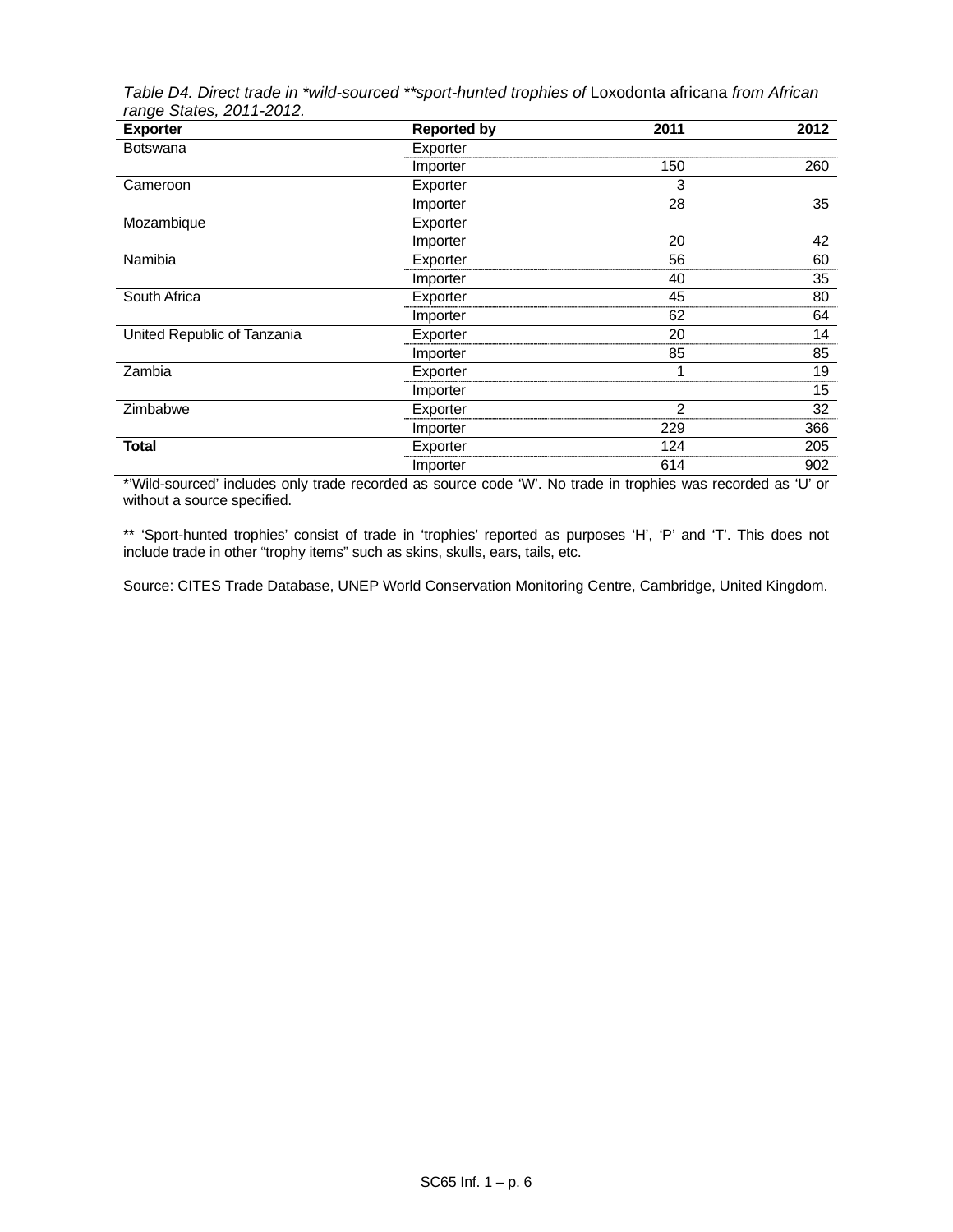| <b>AFRICAN ELEPHANT FUND - STATUS OF IMPLEMENTATION AS AT JUNE 2014</b>                                                                                       |                                                         |                                                                                                         |                                   |                                                     |                                                         |  |  |  |
|---------------------------------------------------------------------------------------------------------------------------------------------------------------|---------------------------------------------------------|---------------------------------------------------------------------------------------------------------|-----------------------------------|-----------------------------------------------------|---------------------------------------------------------|--|--|--|
| <b>TITLE OF PROJECT</b>                                                                                                                                       | <b>PARTNER</b>                                          | <b>TOTAL</b><br><b>FUNDS</b><br><b>APPROVED</b><br><b>BY THE</b><br><b>AEFSC MTG</b><br><b>SEP 2013</b> | <b>ALREADY</b><br><b>PAID OUT</b> | <b>BALANCE</b><br>PENDING As at<br><b>June 2014</b> | <b>IMPLEMENTATION</b><br><b>STATUS</b>                  |  |  |  |
| The Impact of Poaching on<br>Elephants and Threats to<br>Elephants in Tsavo-<br>Mkomazi Ecosystem.                                                            | <b>KENYA</b>                                            | 49,000.00                                                                                               | 39,200.00                         | 9,800.00                                            | Ongoing                                                 |  |  |  |
| Strengthening Law<br>Enforcement against<br>Elephant Poaching and<br>Illegal Ivory Trade in<br>Uganda                                                         | <b>UGANDA</b>                                           | 31,844.00                                                                                               | 25,475.00                         | 6,369.00                                            | Ongoing                                                 |  |  |  |
| Combating Illegal Trade In<br>Elephant Ivory In Ethiopia                                                                                                      | <b>ETHIOPIA</b>                                         | 30,000.00                                                                                               | 24,000.00                         | 6,000.00                                            | Ongoing                                                 |  |  |  |
| Human-Elephant Conflicts<br>Mitigation around<br>Kilimanjaro National Park in<br>Tanzania                                                                     | <b>TANZANIA</b>                                         | 26,865.00                                                                                               | 21,492.00                         | 5,373.00                                            | Ongoing                                                 |  |  |  |
| Reinforcement of anti-<br>poaching patrols to reduce<br>illegal trafficking of ivory<br>and other wildlife products<br>at entry and exit points               | <b>TANZANIA</b>                                         | 41,450.00                                                                                               | 33,160.00                         | 8,290.00                                            | Ongoing                                                 |  |  |  |
| Extension of an electric<br>fence to reduce human-<br>elephant conflict.                                                                                      | <b>MALAWI</b>                                           | 42,432.00                                                                                               |                                   | 42,432.00                                           | Requested documents<br>now received -SSFA<br>under way. |  |  |  |
| <b>Renforcement Des</b><br>Capacités De Gestion Des<br>Conflits Hommes Eléphants<br>au Burkina Faso                                                           | <b>BURKINA</b><br><b>FASO</b>                           | 57,000.00                                                                                               |                                   | 57,000.00                                           | Pending-Preparation of<br>SSFA under way                |  |  |  |
| Projet de sensibilisation à la<br>lutte anti braconnage des<br>éléphants dans la Réserve<br>de Biosphère<br>Transfrontalière du<br>(PSLAB/RBTW)               | <b>BURKINA</b><br><b>FASO / BENIN /</b><br><b>NIGER</b> | 24,650.00                                                                                               |                                   | 24,650.00                                           | Pending-Preparation of<br>SSFA under way                |  |  |  |
| <b>OLDER PROJECTS AS</b><br><b>APPROVED DURING 2012</b><br>& 2013                                                                                             |                                                         |                                                                                                         |                                   |                                                     |                                                         |  |  |  |
| Improving Protection of<br><b>Elephants and Enforcement</b><br>of the Wildlife Laws in<br>Kasungu National Park                                               | MALAWI                                                  | 20,000.00                                                                                               | 20,000.00                         |                                                     | Completed                                               |  |  |  |
| Etudes de circuits de<br>commercialisation de<br>l'Ivorie et des produits a<br>base d'Ivoire entre le Benin,<br>le Burkina Faso, le Niger et<br>le Togo       | <b>BENIN</b>                                            | 29,269.00                                                                                               | 24,879.00                         | 4,390.00                                            | Pending Awaiting<br>translation of final<br>reports     |  |  |  |
| <b>Strengthening Law</b><br>Enforcement & Reducing<br>Elephant Poaching at<br>Yankari Game Reserve-<br>Providing Rangers with<br><b>Basic Field Equipment</b> | <b>NIGERIA</b>                                          | 14,850.00                                                                                               | 11,880.00                         | 2,970.00                                            | Pending-Reports rcvd-<br>final payment under<br>way     |  |  |  |
|                                                                                                                                                               |                                                         |                                                                                                         | 200,086.00                        | 167,274.00                                          |                                                         |  |  |  |
|                                                                                                                                                               | <b>Total Funds</b><br>committed                         | 318,360.00                                                                                              |                                   |                                                     |                                                         |  |  |  |
|                                                                                                                                                               | <b>Total</b><br><b>Contributions</b>                    | 934,383.00                                                                                              |                                   |                                                     |                                                         |  |  |  |
|                                                                                                                                                               | <b>Balance</b><br>available                             | 567,023.00                                                                                              |                                   |                                                     |                                                         |  |  |  |